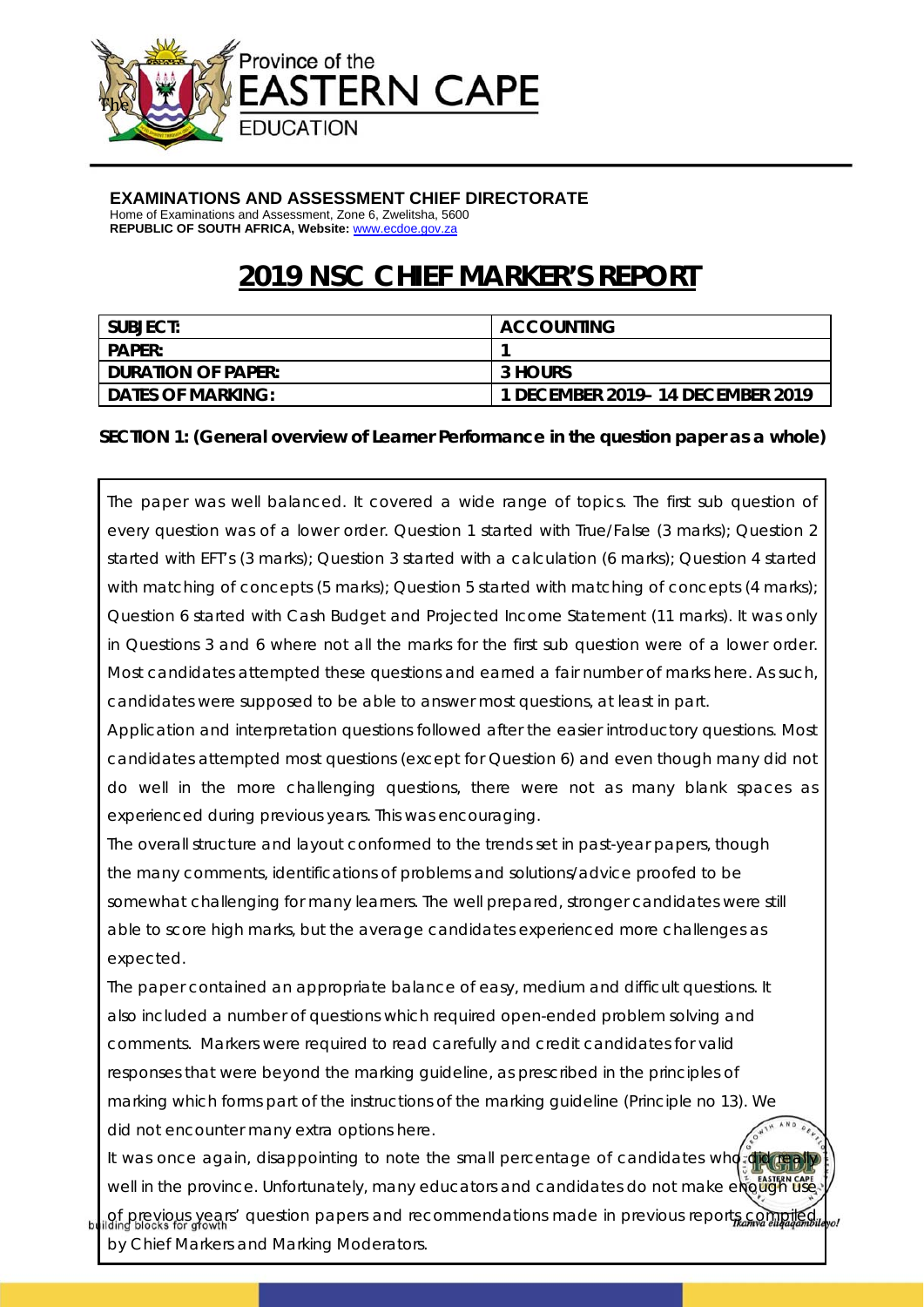**SECTION 2: Comment on candidates' performance in individual questions** 

**(It is expected that a comment will be provided for each question on a separate sheet).** 

| <b>QUESTION 1: Manufacturing (40 marks)</b>                                                                                           |                                                  |                  |                 |      |  |
|---------------------------------------------------------------------------------------------------------------------------------------|--------------------------------------------------|------------------|-----------------|------|--|
| General comment on the performance of learners in the specific question. Was the<br>(a)<br>question well answered or poorly answered? |                                                  |                  |                 |      |  |
| Sub-<br>question                                                                                                                      | Topic                                            | Maximum<br>marks | Average<br>mark | $\%$ |  |
| 1.1                                                                                                                                   | Concepts                                         | 3                | 2,52            | 84%  |  |
| 1.2.                                                                                                                                  | <b>FOHC: Cost of Production: Extra</b><br>Profit | 17               | 10,88           | 64%  |  |
| 1.3                                                                                                                                   | BEP; Comments; Control over cost                 | 20               | 10,6            | 53%  |  |
|                                                                                                                                       | Sample of 100 scripts                            | 40               | 24              | 60%  |  |

Being the first question in the paper, this question was answered by most candidates and they did moderately well in this question. The work-with marks for partially correct answers in  $Q$  1.2.1, helped candidates to score marks here. The many options available to answer and mark Q1.2.3 and Q 1.3.3 were challenging for markers, but it helped candidates to score marks. Markers had to check carefully to award the deserved marks.

#### **(b) Why the question was poorly answered? Also provide specific examples, indicate common errors committed by learners in this question, and any misconceptions.**

In Question 1.2.2 candidates were expected to **calculate** the total cost of production. They fail to recognize this as a different option to the well-known Production Cost Statement. Therefor they unnecessarily lost marks in this question where familiar content were tested in a slightly different way. Calculation of profit on additional units also proved to be problematic.

A similar problem presented itself in Question 1.3.1 where the Break-even point was given and needed to be confirmed, instead of calculated. Candidates were not sure what was expected of them.

Question1.2.3 was very poorly answered because candidates experienced this as an unfamiliar question.

Most candidates struggled to answer question1.3.3 and fail to explain why the wood was not well controlled.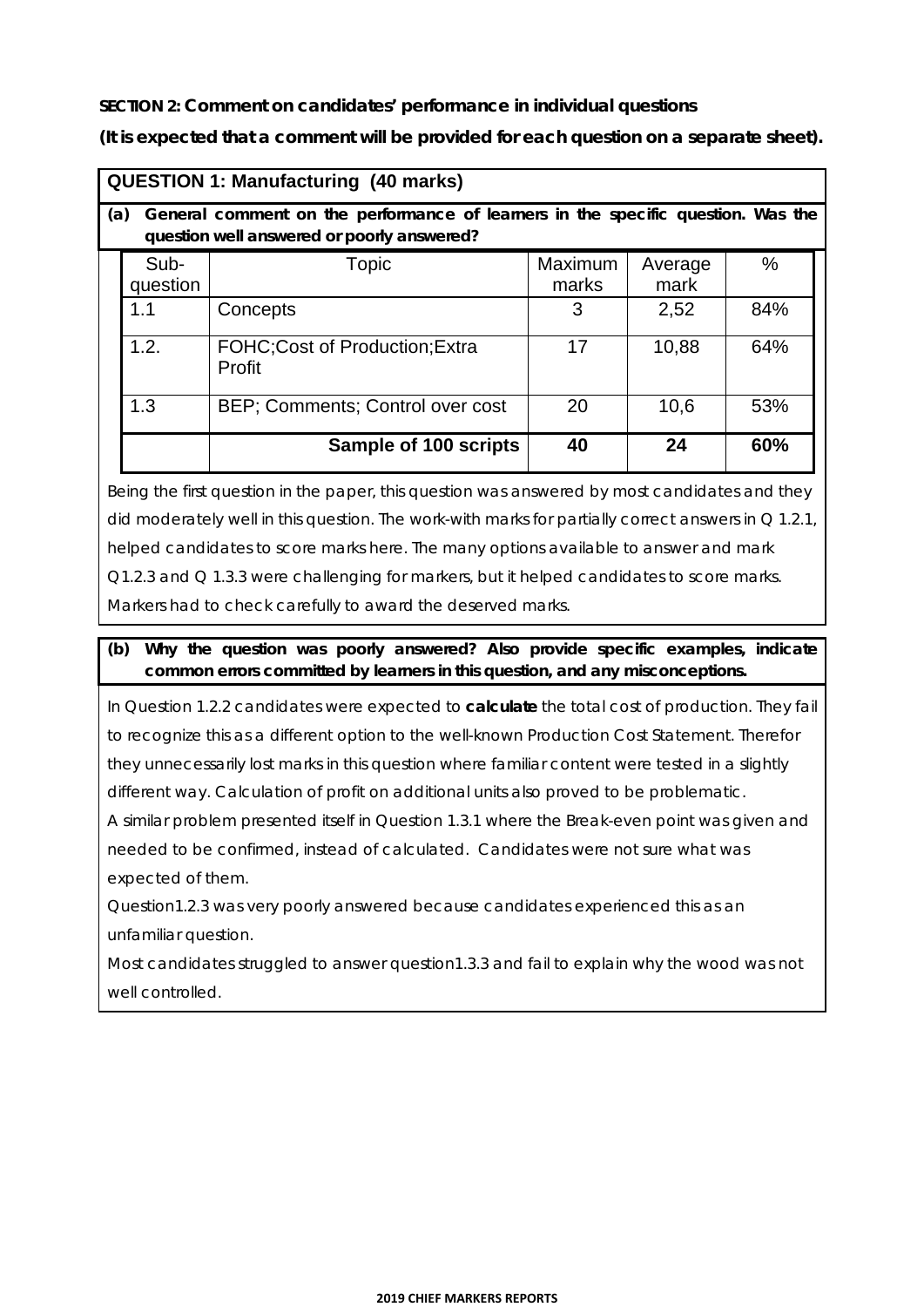#### **(c) Provide suggestions for improvement in relation to Teaching and Learning**

Teachers should encouraged learners to discuss problems, their causes and solutions. Thereby making sure that learners have a better understanding of concepts and information that they deal with. Much more focus is needed on ethics and internal control.

By studying question papers from previous years they should be able to pick up a trend in the questions and comments on internal control and ethics.

#### **(d) Describe any other specific observations relating to responses of learners and comments that are useful to teachers, subject advisors, teacher development etc.**

Most candidates were not able to comment on what they have calculated, therefor teachers should not focus on calculations only, but on **comments** on what was calculated. In **all** questions learners should show their workings to earn part marks.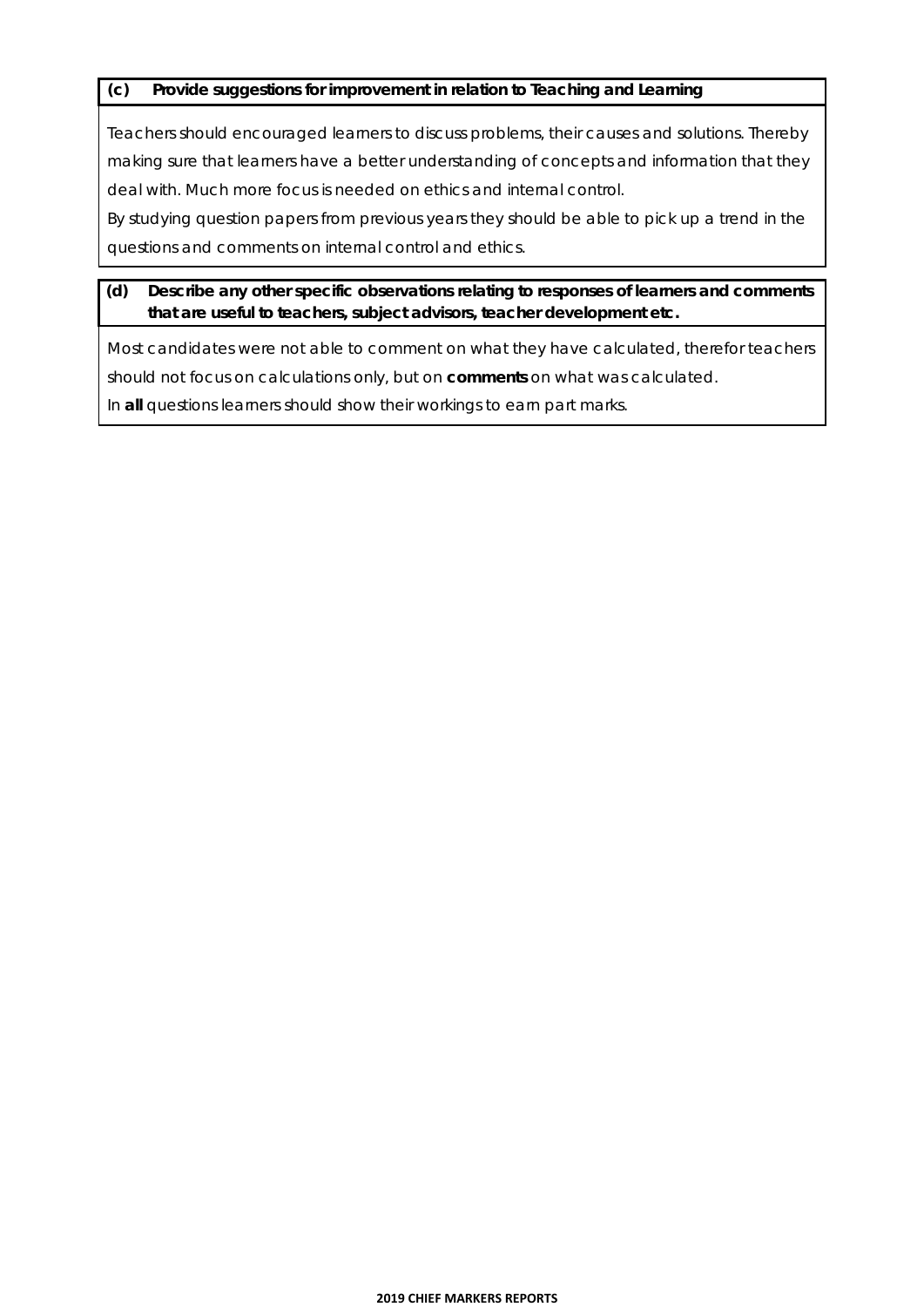| <b>QUESTION 2: Bank Reconciliation (30 marks)</b> |  |
|---------------------------------------------------|--|
|---------------------------------------------------|--|

#### (**a) General comment on the performance of learners in the specific question. Was the question well answered or poorly answered?**

|          | question well driswered or poonly driswered. |         |         |     |
|----------|----------------------------------------------|---------|---------|-----|
| Sub-     | Topic                                        | Maximum | Average | %   |
| question |                                              | marks   | mark    |     |
| 2.1      | EFT; Internal auditor's concern              |         | 4,27    | 61% |
| 2.2.     | CRJ; CPJ                                     | 11      | 5,61    | 54% |
| 2.3      | Calculation of Bank account balance          |         | 2,64    | 66% |
| 2.4      | <b>Bank Reconciliation</b>                   | 8       | 4,88    | 61% |
|          | Sample of 100 scripts                        | 30      | 17,7    | 59% |

Most candidates attempted this question as it is part of the work covered in grade 11. It was noted that some candidates did very well, but others got confused with whether figures should be in the CRJ, CPJ or Bank Reconciliation Statement.

The advantages of EFT's proved to be problematic for some candidates and it was clear that some did not have any idea of what an EFT is.

#### **(b) Why the question was poorly answered? Also provide specific examples, indicate common errors committed by learners in this question, and any misconceptions**

Some candidates fail to differentiate between the items that should be recorded in the CRJ

and CPJ. In the Bank Reconciliation Statement there were a lot of foreign items.

Candidates did not know how to treat Cheque 516 where the wrong amount was entered in

the CPJ for May (previous month). Nor did they know how to treat an outstanding EFT.

#### **(c) Provide suggestions for improvement in relation to Teaching and Learning**

It should emphasise that Bank Reconciliation is part of the Grade 12 syllabus and

candidates/teachers should not only rely on the work that has been done in grade 11. This topic should be **taught and not only revised** in grade 12.

Question papers from previous years can be of great assistance on these topics to show the many different ways in which the same information can be presented or required.

#### **(d) Describe any other specific observations relating to responses of learners and comments that are useful to teachers, subject advisors, teacher development etc.**

Many candidates showed very little understanding of the term EFT, while many of them or someone in their families receive / transfer money using EFT's. This showed a lack of linking the academics in the classroom with their everyday life.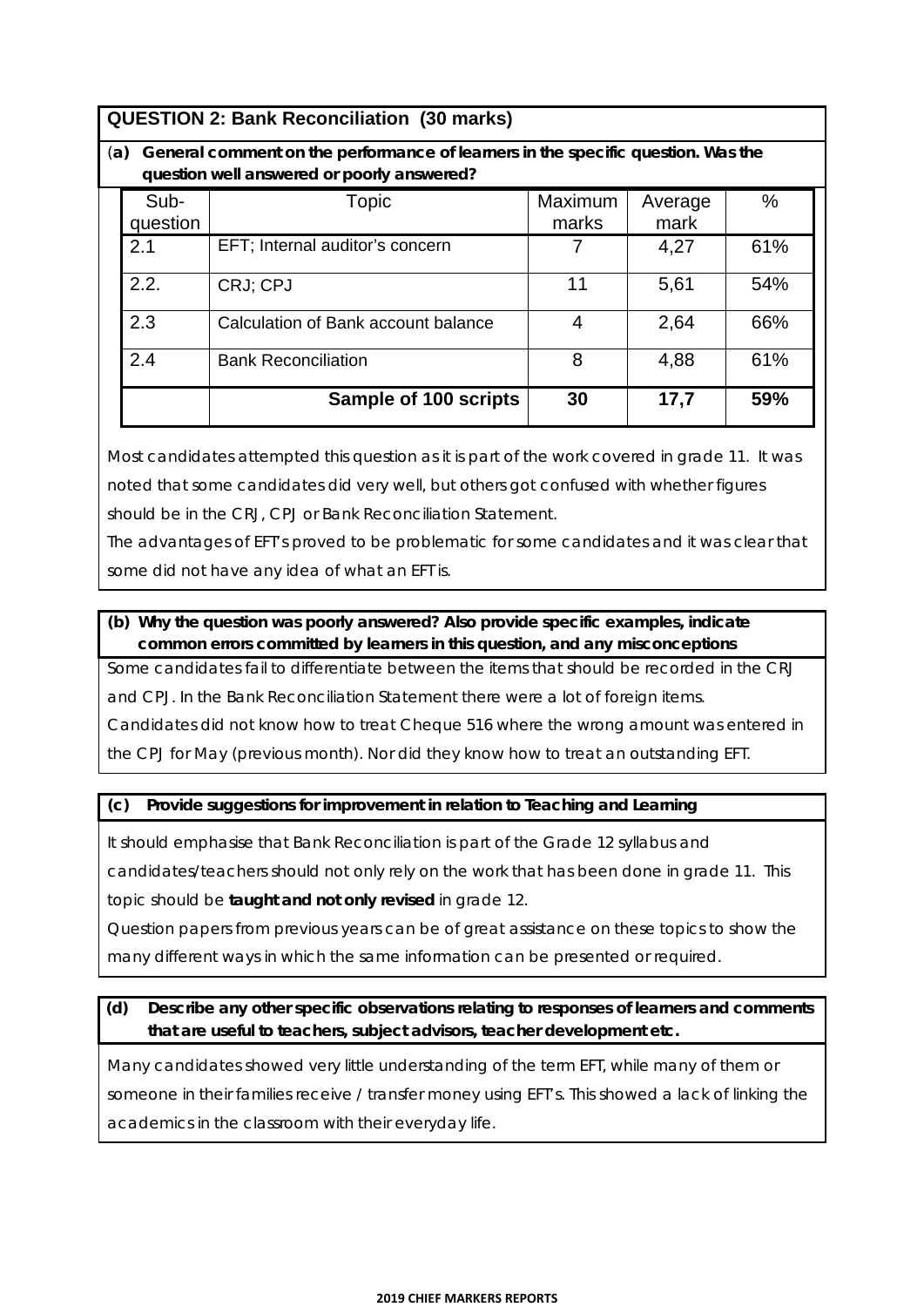# **QUESTION 3: Inventories (45 marks)**

**(a) General comment on the performance of learners in the specific question. Was the question well answered or poorly answered?**

| Sub-<br>question | Topic                                                             | <b>Maximum</b><br>marks | Average<br>mark | %   |
|------------------|-------------------------------------------------------------------|-------------------------|-----------------|-----|
|                  |                                                                   |                         |                 |     |
| 3.1              | Calculate Closing stock using FIFO                                | 6                       | 4,38            | 73% |
| 3.2              | Mark up; Comments on pos and neg                                  | 14                      | 7,7             | 55% |
| 3.3              | Calculate stock holding period                                    | 3                       | 1,6             | 54% |
| 3.4              | Calculate missing stock; Solutions                                | 9                       | 7,02            | 78% |
| 3.5              | <b>Calculate Closing stock: Specific</b><br><b>Identification</b> | 7                       | 4,06            | 58% |
| 3.6              | Ethical concerns                                                  | 6                       | 1,08            | 18% |
|                  | Sample of 100 scripts                                             | 45                      | 26              | 58% |

Many candidates chose not to do this question. Those who attempted this question, focused on the calculations and left out the comments and ethical concerns.

In Question 3.1 they had to calculate closing stock using FIFO and in Question 3.5 they had to calculate closing stock using the Specific Identification method. Though many failed to achieve what was tested here, they still earned a fair number of marks due to the methodmarks in this question.

### **(b) Why the question was poorly answered? Also provide specific examples, indicate common errors committed by learners in this question, and any misconceptions.**

Candidates could not work out the closing stock balances for FIFO, nor for Specific Identification method. Many failed to subtract the stock returned, in their calculations. Candidates still failed to quote figures in their comments in Question 3.2.2 and 3.2.3. A lot of candidates used mark-up % as part of the comments in these 2 questions.

In Question 3.5 the small space provided in the Answer Book was misleading and a more structured layout should have been provided to guide candidates as to what was expected here.

Question 3.6, (3 concerns that George had about the "kickback" and/or bulk purchases) was widely misunderstood and very poorly answered. It seemed as if candidates did not understand what was asked and each of the required 3 responses carried 2 marks. Of the 100 scripts that had to be analysed, the performance in this sub-question was the worst (18%).

#### **(c) Provide suggestions for improvement in relation to Teaching and Learning**

Learners should be encouraged to read with understanding to expand their vocabulary and terminology. They often do not seem to understand what a question required from them. Ethics should be integrated into all topics throughout the year, not done as separate entity.

#### **(d) Describe any other specific observations relating to responses of learners and comments that are useful to teachers, subject advisors, teacher development etc.**

Many blank spaces were seen in this question. Candidates should be encouraged to attempt every question.

#### **2019 CHIEF MARKERS REPORTS**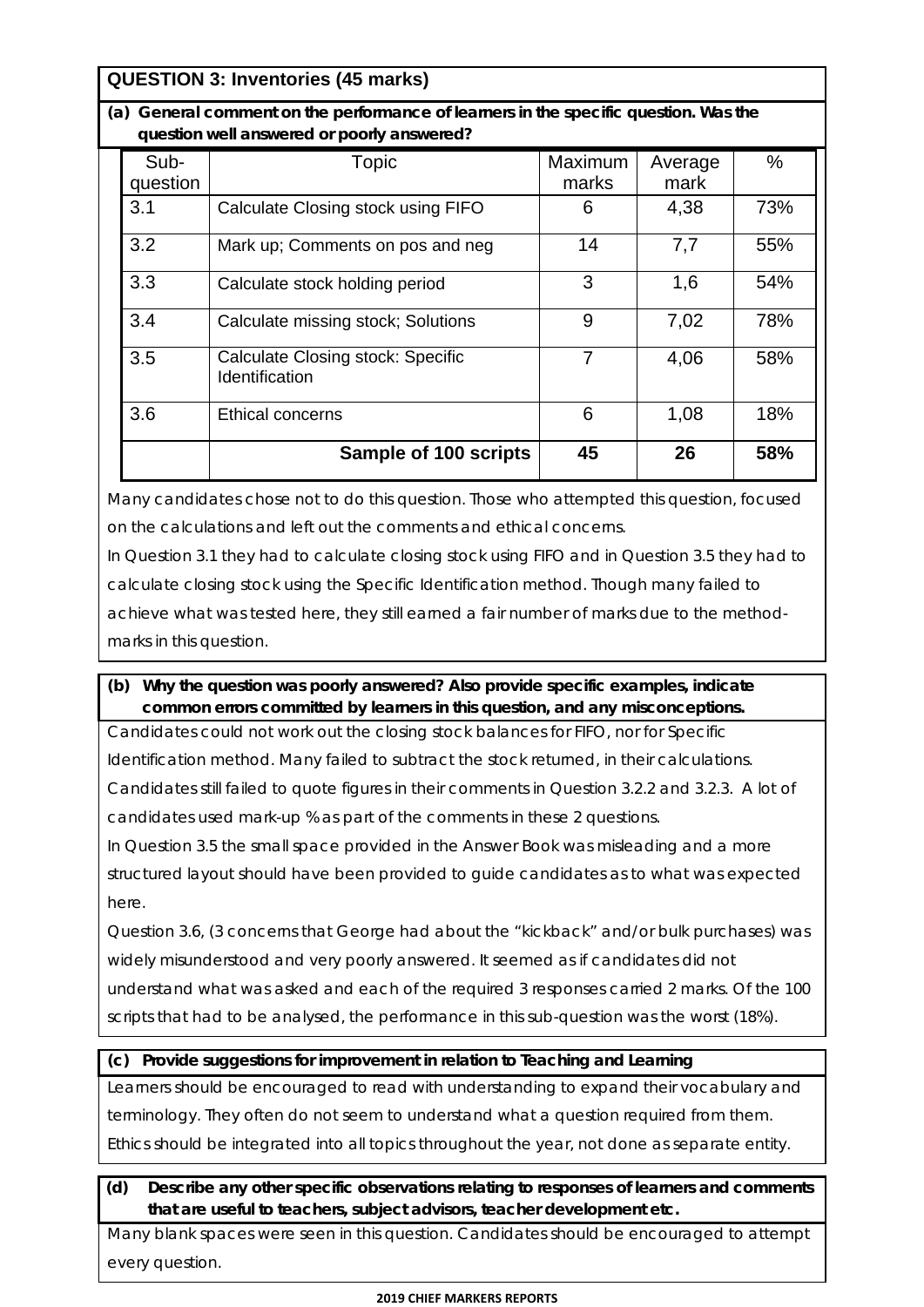# **QUESTION 4: Financial statements; Audit report (70 marks)**

#### (**a) General comment on the performance of learners in the specific question. Was the question well answered or poorly answered?**

| Sub-     | Topic                                      | Maximum | Average | %   |
|----------|--------------------------------------------|---------|---------|-----|
| question |                                            | marks   | mark    |     |
| 4.1      | Concepts                                   | 5       | 4,65    | 93% |
| 4.2      | Fix Ass; Adj to NP; Ret Inc; Balance Sheet | 56      | 34,16   | 61% |
| 4.3      | Audit report; Financial Indic; prevention  | 9       | 3,06    | 34% |
|          | Sample of 100 scripts                      | 70      | 42      | 60% |

Of the 100 scripts that had to be analysed, the performance in Question 4, along with Question 1, was the best of this question paper (60%). Most candidates were able to do at least part of this question and could apply the correct principles to get many method marks. A fair portion of the candidates earned surprisingly good marks for the Balance Sheet. Sub-question 4.1 showed the highest score of all the sub-questions (93%).

Question 4.2.3 (Retained Income Note) was also very well answered. Candidates expected this question and knew how to complete the note and how to carry the figures over to the Balance Sheet. It was also encouraging to see that many learners knew to subtract the current portion from the mortgage loan.

#### **(b) Why the question was poorly answered? Also provide specific examples, indicate common errors committed by learners in this question, and any misconceptions.**

In Question 4.2.1 the candidates found the calculation of the figures for the Fixed Asset Note challenging, especially considering the sale of an asset during the year.

Question 4.2.2(i), showed that candidates did not grasp how to adjust the net profit. Rent income required a few complicated and time-consuming workings and carried only 2 marks. The omission of brackets in Question 4.2.2 cost candidates a lot of marks.

The Balance Sheet in Question 4.2.4 had too many balancing figures and candidates had to spend a lot of time trying to find the correct figures. The reversal of figures to calculate a balancing figure presented problems. Calculating the Current assets by way of a ratio proved to be unfamiliar for some candidates. The better candidates did not experience this as a problem and many scored marks here. Fortunately, the Balance Sheet carried a lot of method-marks and many candidates did well in this question.

Question 4.3.2 and 4.3.3(ii) proved to be a very challenging question for most candidates. Question 4.3.3(i) could not be completed by candidates who have not done the Balance Sheet.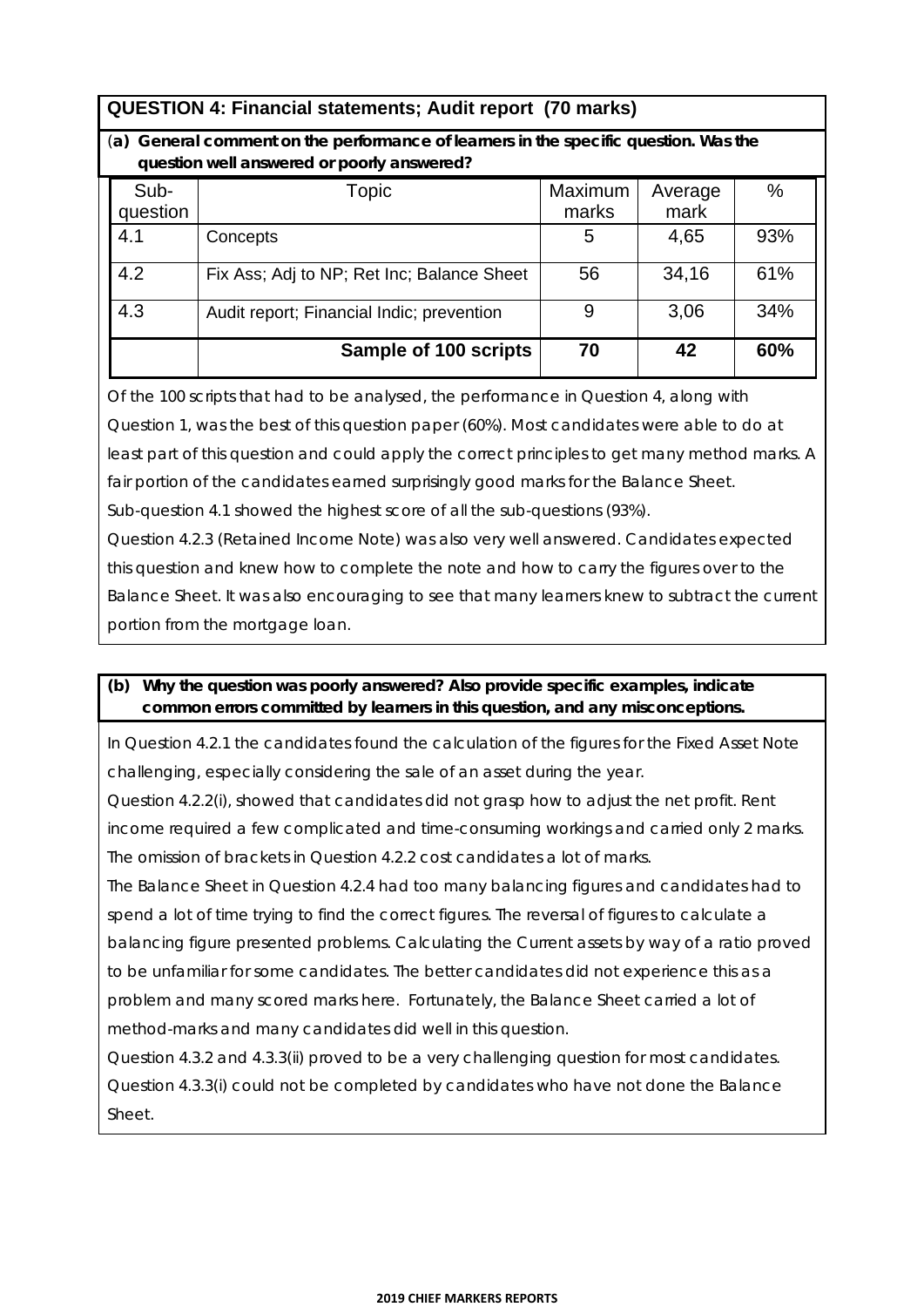# **QUESTION 4 (continue)**

#### **(c) Provide suggestions for improvement in relation to Teaching and Learning**

The teaching of Balance Sheets starts in Grade 10 already and the format and concepts should be mastered there. Notes to the Balance Sheet should be learned by heart, including the use of brackets.

Different ways of how to calculate net profit should be practiced. Candidates know how to do an Income Statement, but fail to do calculations relating to net profit. Candidates lost easy marks by not showing their workings.

Audit reports should be discussed in detail.

#### **(d) Describe any other specific observations relating to responses of learners and comments that are useful to teachers, subject advisors, teacher development etc.**

Candidates seem to prefer the accounting aspects of the questions, while they still struggled

to express themselves clearly where comments were required. Their answers were generally vague and incomplete.

Regarding the audit report, candidates should be taught the proper terminology/jargon to use in their answers.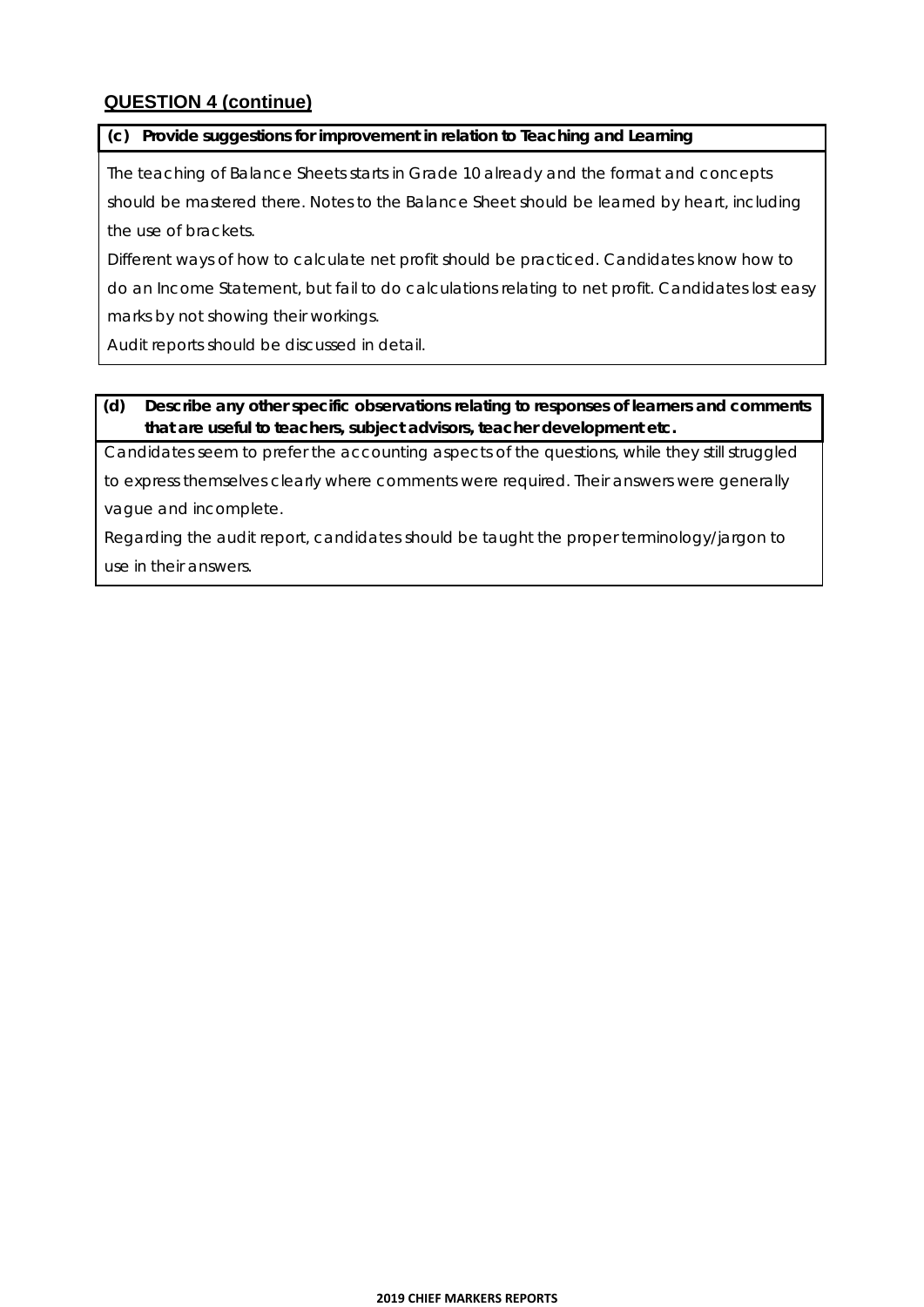# **QUESTION 5: Cash flow and interpretation (75 marks)**

**(a) General comment on the performance of learners in the specific question. Was the question well answered or poorly answered?**

|     | Sub-<br>question | Topic                                                             | Maximum<br>marks | Average<br>mark | $\%$ |
|-----|------------------|-------------------------------------------------------------------|------------------|-----------------|------|
| 5.1 |                  | Concepts                                                          |                  | 2,92            | 73%  |
| 5.2 |                  | Calc for Cash flow; Financial indicators                          | 31               | 20,46           | 66%  |
| 5.3 |                  | Comments Share price; Dividends;<br><b>ROSHE</b> ; EPS; Decisions | 40               | 12,4            | 31%  |
|     |                  | <b>Sample of 100 scripts</b>                                      | 75               | 36              | 48%  |

Candidates did fairly well in Question 5.1 and 5.2, but they really struggled with Question 5.3 where a lot of comments and explanations were required from them. From the sample of 100 scripts, the score for question 5.3 was from the lowest scores (31%). It is clear that candidates are still reluctant to answer questions on financial comments.

#### **(b) Why the question was poorly answered? Also provide specific examples, indicate common errors committed by learners in this question, and any misconceptions.**

In Question 5.2.1(iv) few candidates were able to calculate the fixed assets purchased. In Question 5.3.1 it was clear that candidates did not know why directors would be interested in their companies' share price. Nor did they understand the correlation between share price and NAV. Candidates found the required response to this question very challenging. Question 5.3.1(ii) there were some confusion about which company to use in their discussion, but the marking guideline made provision for this and any/both companies were accepted. In Question 5.3.2 candidates did not know what was required when asked to discuss the dividend pay-out policy, the return on equity for each company nor the earnings per share. In In Question 5.3.3 candidates unnecessarily lost marks for not quoting figures. It became clear that candidates did not know which financial indicators refer to risk and gearing.

#### **(c) Provide suggestions for improvement in relation to Teaching and Learning**

The correlation between share price and NAV, EPS, DPS, dividend pay-out policy and other financial indicators should be emphasized because it shows/influence demand for the shares. This is one of the topics where the use of previous years question papers are of utmost importance.

When teaching financial indicators, it should be explained **how** it can assist decision making. Candidates should grasp the link between financial information and financial indicators.

### **(d) Describe any other specific observations relating to responses of learners and comments that are useful to teachers, subject advisors, teacher development etc.**

This question required a lot of analyses and interpretations and candidates should be taught how to approach such questions. Again, old question papers can be put to good use. Candidates should be encouraged to take up reading, as it was clear that language is still a huge barrier.

#### **2019 CHIEF MARKERS REPORTS**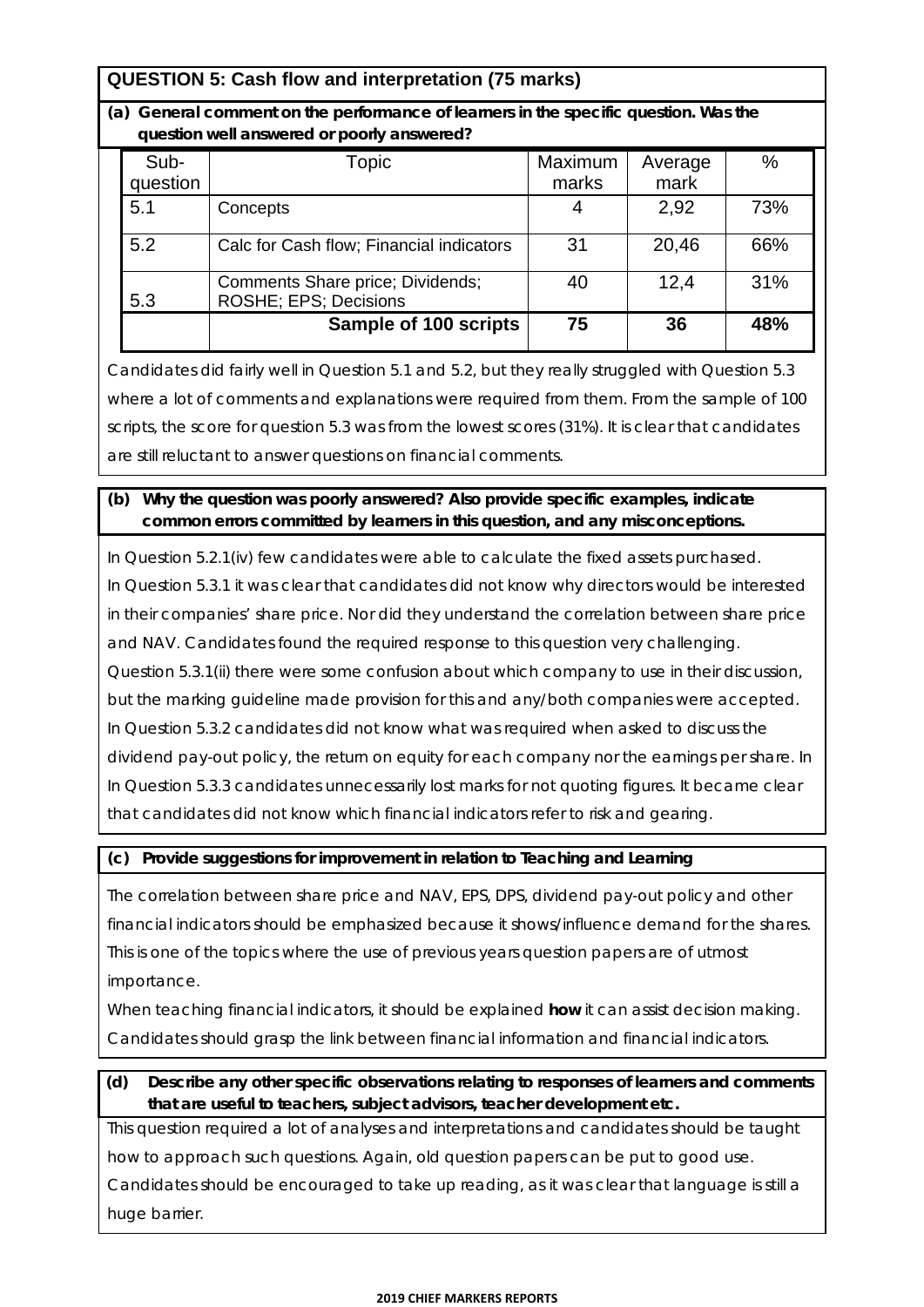# **QUESTION 6: Cash budget and Projected Income statement (40 marks)**

**(a) General comment on the performance of learners in the specific question. Was the question well answered or poorly answered?**

| Sub-<br>question | Topic                               | Maximum<br>marks | Average<br>mark | %   |
|------------------|-------------------------------------|------------------|-----------------|-----|
| 6.1              | Cash Budget; Projected Income Stmnt | 11               | 3,3             | 30% |
| 6.2              | Calc % Deb settlement; % Bad debt   |                  | 2,66            | 38% |
| 6.3              | Com Wages; Costs; New competitor    | 22               | 7,26            | 33% |
|                  | Sample of 100 scripts               | 40               | 13              | 33% |

Being the last question, many candidates did not do Question 6. It could be seen as the result of poor time management, because the candidates who attempted this question, answered it fairly well.

In Question 6.1 it was clear who grasped the difference between the Cash Budget and the Projected Income Statement, because some did very well here, while others hardly scored any marks.

However, candidates found the comments in Question 6.3 very challenging and scored very low marks here.

#### **(b) Why the question was poorly answered? Also provide specific examples, indicate common errors committed by learners in this question, and any misconceptions.**

Even though candidates should know the difference between a Cash Budget and a Projected Income Statement, seeing the two next to each other in the Answer Book confused them. In Question 6.3 some candidates fail to provide figures with the comments and this cost them a lot of marks.

#### **(c) Provide suggestions for improvement in relation to Teaching and Learning**

The Cash Budget and a Projected Income Statement should be done together exercises, as in this question to clarify the difference between the two. These two topics should not be neglected in grade 12 and seen only as grade 11-work.

#### **(d) Describe any other specific observations relating to responses of learners and comments that are useful to teachers, subject advisors, teacher development etc.**

The differences between the impact a transaction has on the Cash Budget as to the impact on a Projected Income Statement should be emphasized.

Candidates should be trained to exercise better time management, seeing that the last

question is usually not the most difficult one, but the one least candidates complete.